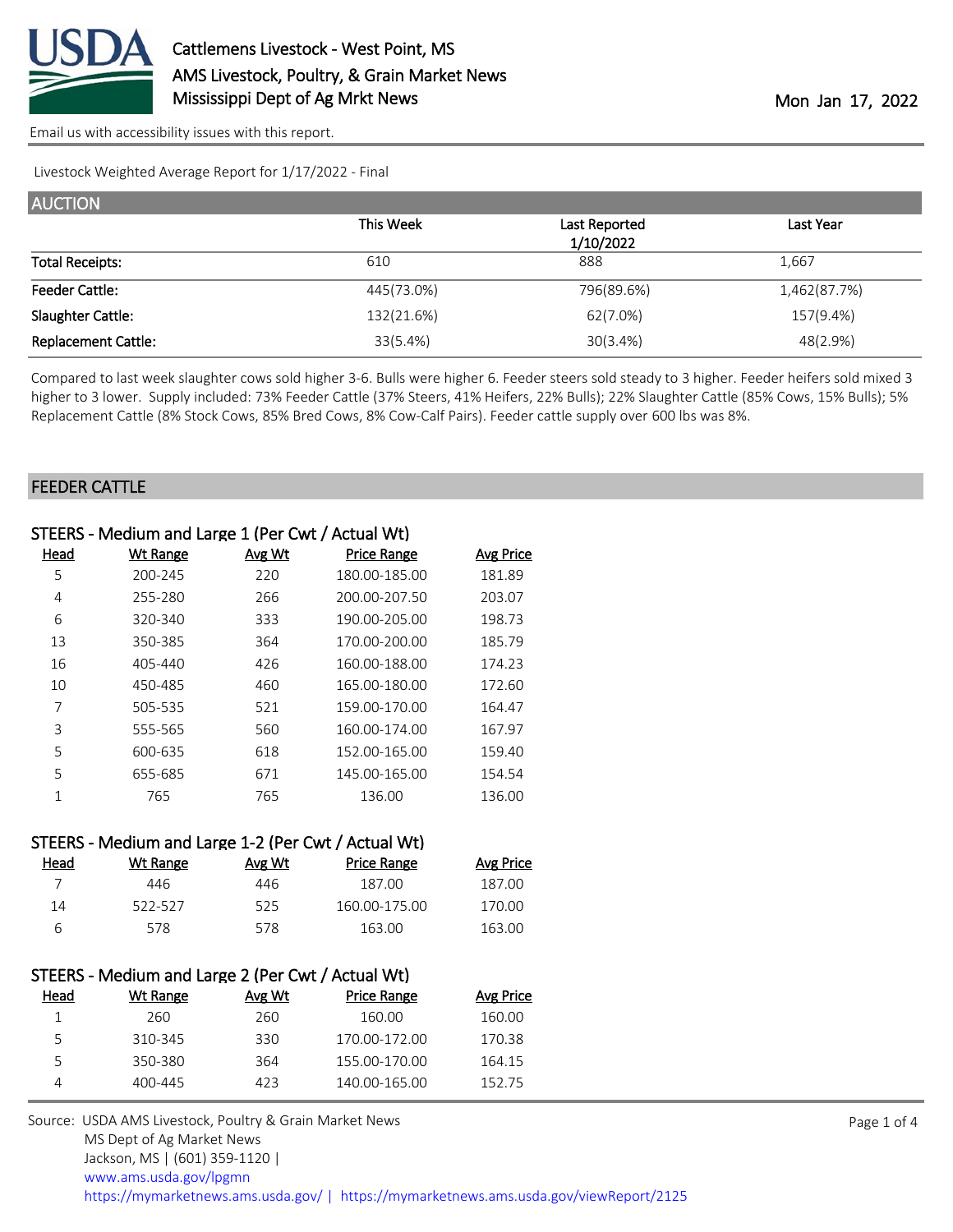

| 475     | 475 | 151.00        | 151.00 |  |
|---------|-----|---------------|--------|--|
| 505-525 | 518 | 145.00-150.00 | 148.38 |  |
| 600     | 600 | 126.00        | 126.00 |  |

# HEIFERS - Medium and Large 1 (Per Cwt / Actual Wt)

|         | Avg Wt | <b>Price Range</b> | <b>Avg Price</b> |
|---------|--------|--------------------|------------------|
| 220-240 | 233    | 140.00-156.00      | 149.89           |
| 250-295 | 274    | 150.00-158.00      | 152.71           |
| 300-340 | 318    | 150.00-160.00      | 153.40           |
| 350-395 | 370    | 144.00-169.00      | 153.39           |
| 400-445 | 422    | 145.00-165.00      | 155.09           |
| 455-490 | 478    | 140.00-160.00      | 146.91           |
| 500-545 | 522    | 130.00-152.00      | 142.59           |
| 550-595 | 570    | 129.00-144.00      | 138.81           |
| 605-630 | 618    | 135.00-144.00      | 139.61           |
| 655     | 655    | 120.00             | 120.00           |
| 720     | 720    | 120.00             | 120.00           |
| 800-820 | 810    | 110.00-113.00      | 111.48           |
|         |        |                    |                  |

### HEIFERS - Medium and Large 2 (Per Cwt / Actual Wt)

| Head          | Wt Range    | Avg Wt | <b>Price Range</b> | <b>Avg Price</b> |
|---------------|-------------|--------|--------------------|------------------|
| 1             | 190         | 190    | 126.00             | 126.00           |
| 3             | 200-245     | 227    | 125.00-152.00      | 135.80           |
| 4             | 250-285     | 273    | 112.00-145.00      | 131.54           |
| 3             | 300-340     | 325    | 126.00-147.00      | 138.04           |
| 6             | 360-395     | 384    | 140.00-146.00      | 140.98           |
| 6             | $400 - 440$ | 426    | 140.00-145.00      | 140.86           |
| 3             | 480-485     | 482    | 135.00-139.00      | 136.33           |
| $\mathcal{P}$ | 525-530     | 528    | 130.00-135.00      | 132.49           |
| 1             | 590         | 590    | 125.00             | 125.00           |

## BULLS - Medium and Large 1 (Per Cwt / Actual Wt)

| Head | <b>Wt Range</b> | Avg Wt | Price Range   | <b>Avg Price</b> |
|------|-----------------|--------|---------------|------------------|
| 3    | 160             | 160    | 140.00-155.00 | 149.67           |
| 1    | 225             | 225    | 200.00        | 200.00           |
| 4    | 250-285         | 275    | 200.00-206.00 | 202.83           |
| 4    | 320-325         | 323    | 175.00-205.00 | 194.53           |
| 8    | 350-395         | 376    | 166.00-195.00 | 177.16           |
| 10   | 400-435         | 424    | 158.00-186.00 | 173.18           |
| 11   | 450-490         | 469    | 158.00-170.00 | 164.39           |
| 6    | 500-545         | 518    | 145.00-163.00 | 156.82           |
| 3    | 565-575         | 570    | 145.00-155.00 | 148.69           |
|      |                 |        |               |                  |

Source: USDA AMS Livestock, Poultry & Grain Market News MS Dept of Ag Market News Jackson, MS | (601) 359-1120 | [www.ams.usda.gov/lpgmn](https://www.ams.usda.gov/market-news) <https://mymarketnews.ams.usda.gov/> [|](https://www.ams.usda.gov/market-news) <https://mymarketnews.ams.usda.gov/viewReport/2125>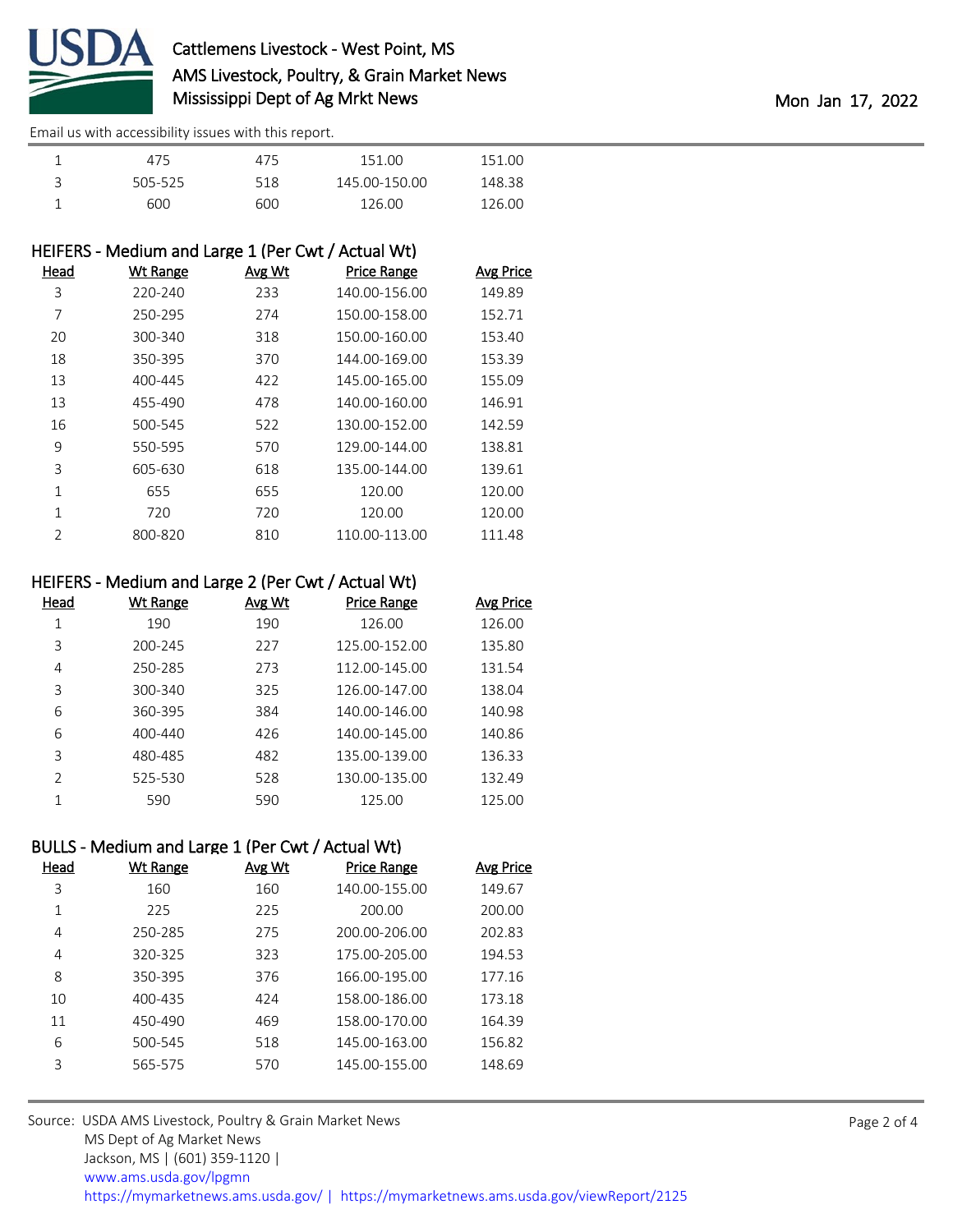

| 3 | 605-625 | 613 | 127.00-149.00 | 137.58 |
|---|---------|-----|---------------|--------|
|   | 665-685 | 675 | 141.00-154.00 | 147.40 |
|   | 735.    | 735 | 119.00-120.00 | 119.50 |
|   | 780.    | 780 | 115.00        | 115.00 |

# BULLS - Medium and Large 2 (Per Cwt / Actual Wt)

| <b>Head</b>             | <u>Wt Range</u> | Avg Wt | <b>Price Range</b> | <b>Avg Price</b> |  |
|-------------------------|-----------------|--------|--------------------|------------------|--|
| 1                       | 185             | 185    | 149.00             | 149.00           |  |
| 1                       | 230             | 230    | 120.00             | 120.00           |  |
| 4                       | 265-285         | 273    | 135.00-160.00      | 144.01           |  |
| 1                       | 330             | 330    | 150.00             | 150.00           |  |
| 1                       | 380             | 380    | 139.00             | 139.00           |  |
| 1                       | 495             | 495    | 138.00             | 138.00           |  |
| $\overline{2}$          | 500             | 500    | 140.00-151.00      | 145.50           |  |
| 1                       | 660             | 660    | 120.00             | 120.00           |  |
| 1                       | 760             | 760    | 107.00             | 107.00           |  |
| <b>SLAUGHTER CATTLE</b> |                 |        |                    |                  |  |

## COWS - Breaker 75-80% (Per Cwt / Actual Wt)

| <b>Head</b>                       | <b>Wt Range</b>                           | Avg Wt        | <b>Price Range</b> | <b>Avg Price</b> | Dressing        |  |  |
|-----------------------------------|-------------------------------------------|---------------|--------------------|------------------|-----------------|--|--|
| $\overline{2}$                    | 1625-1755                                 | 1690          | 70.00              | 70.00            | Average         |  |  |
|                                   |                                           |               |                    |                  |                 |  |  |
|                                   | COWS - Boner 80-85% (Per Cwt / Actual Wt) |               |                    |                  |                 |  |  |
| Head                              | Wt Range                                  | <u>Avg Wt</u> | Price Range        | <b>Avg Price</b> | <b>Dressing</b> |  |  |
| 13                                | 975-1555                                  | 1280          | 70.00-86.00        | 76.12            | Average         |  |  |
|                                   |                                           |               |                    |                  |                 |  |  |
|                                   | COWS - Lean 85-90% (Per Cwt / Actual Wt)  |               |                    |                  |                 |  |  |
| Head                              | Wt Range                                  | Avg Wt        | <b>Price Range</b> | <b>Avg Price</b> | <b>Dressing</b> |  |  |
| 58                                | 740-1280                                  | 996           | 50.00-72.00        | 60.66            | Average         |  |  |
| 17                                | 700-1460                                  | 1071          | 68.00-91.00        | 74.65            | High            |  |  |
| 8                                 | 810-1100                                  | 900           | 25.00-50.00        | 39.87            | Low             |  |  |
|                                   |                                           |               |                    |                  |                 |  |  |
| BULLS - 1-2 (Per Cwt / Actual Wt) |                                           |               |                    |                  |                 |  |  |
| Head                              | Wt Range                                  | Avg Wt        | <b>Price Range</b> | <b>Avg Price</b> | <b>Dressing</b> |  |  |
| 17                                | 960-2125                                  | 1445          | 70.00-103.00       | 92.22            | Average         |  |  |
| REPLACEMENT CATTLE                |                                           |               |                    |                  |                 |  |  |

### STOCK COWS - Medium and Large 1-2 (Per Head / Actual Wt)

| Age | Stage | <u>Head</u> | Wt Range | Avg Wt | <b>Price Range</b> | <b>Avg Price</b> |
|-----|-------|-------------|----------|--------|--------------------|------------------|
| 7-4 |       |             | 845      | 845    | 400.00             | 400.00           |
| 5-8 |       |             | 775.     | 775    | 475.00             | 475.00           |